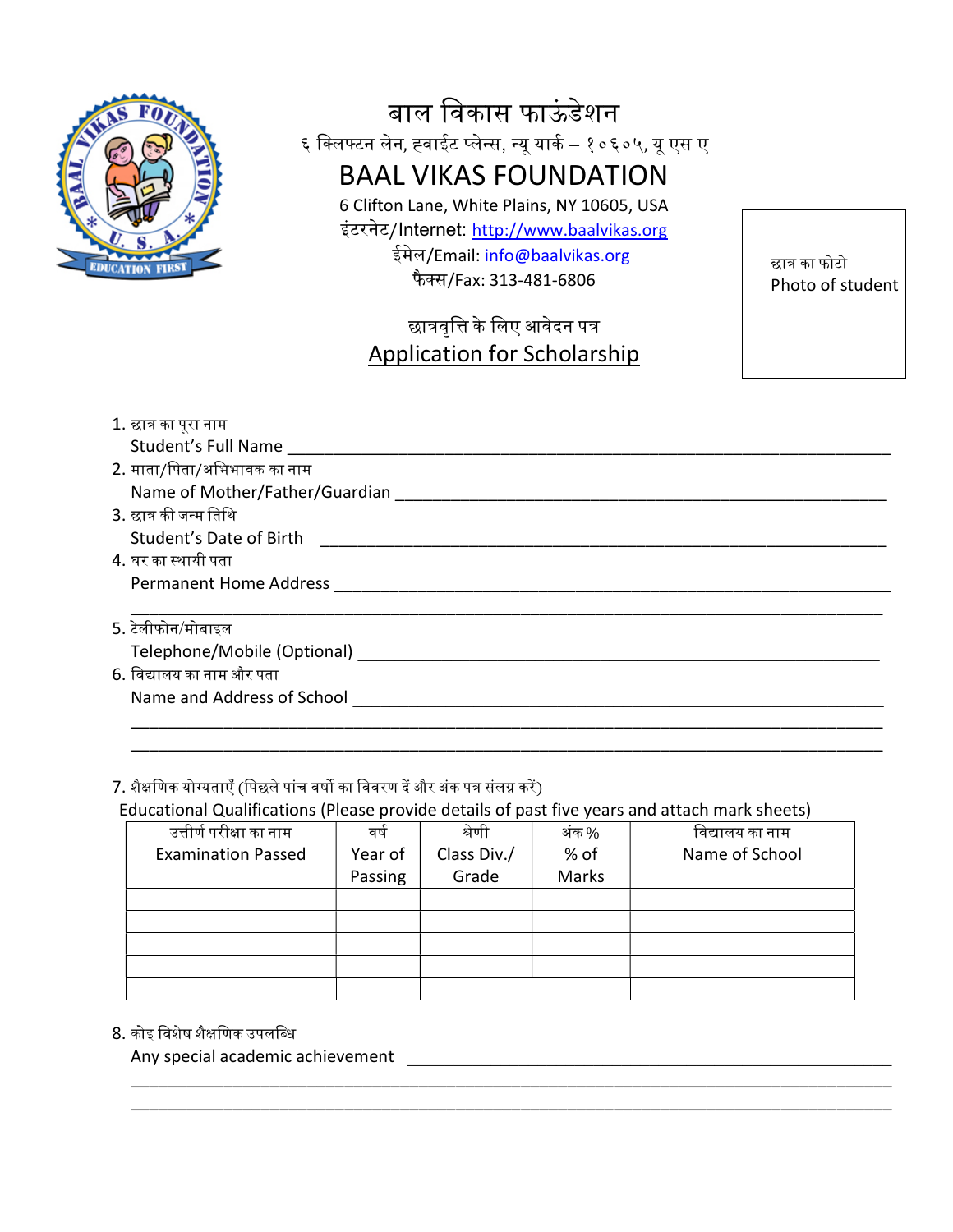9. घरेलूआय (मािसक) Household Income (Monthly) \_\_\_\_\_\_\_\_\_\_\_\_\_\_\_\_\_\_\_\_\_\_\_\_\_\_\_\_\_\_\_\_\_\_\_\_\_\_\_\_\_\_\_\_\_\_\_\_\_\_\_\_\_

10. परिवार में सभी बच्चों की संख्या Number of children in the family \_\_\_\_\_\_\_\_\_\_\_\_\_\_\_\_\_\_\_\_\_\_\_\_\_\_\_\_\_\_\_\_\_\_\_\_\_\_\_\_\_\_\_\_\_\_\_\_\_\_\_

11. लघु निबंध (निबंध के लिए एक अलग पत्र संलग्न करें। प्रति निबंध 200 शब्दों के लगभग लिखें।) Short Essays (Please attach a separate sheet for essays. Write about 200 words per essay.)

(a) वर्तमान और आने वाले साल के लिए आपके शैक्षिक लक्ष्य क्या हैं? (कृपया किसी विशेष उपलब्धि, ग्रेड, या अपनी कक्षा में स्थान प्राप्ति के लिए कोई योजना का वर्णन करें)

What are your educational goals for the current and coming years? (Please describe any plans for special achievement, grades or position in your class.)

(b) आप बड़े होकर क्या बनना चाहते हैं और क्यों? अपने लक्ष्य को प्राप्त करने की आपकी क्या योजना है? When you grow up what would you like to become and why? How do you plan to achieve your goal?

(c) कृपया वर्णन करें कि आपको छात्रवृत्ति क्यों मिलना चाहिए? Please describe why scholarship should be given to you.

12. घोषणा / Declaration मैं घोषणा करता हूं कि उपर्युक्त विवरण मेरी जानकारी और विश्वास के अनुसार सही है और मैं चयन होने पर संस्थान के नियमों / निर्देशों का अनुपालन करुँगा / करुँगी।

I hereby declare that the particulars given above are true to the best of my knowledge and belief and I will comply with the rules/guidelines of the foundation if selected by the same.

तारीख माता/पिता/अभिभावक का पूर्ण हस्ताक्षर Date **Date Date Example 2 Contract a Contract Contract Contract Contract Contract Contract Contract Contract Contract Contract Contract Contract Contract Contract Contract Contract Contract Contract Contract Contract** 

| स्थान |  |  |  |
|-------|--|--|--|
| Place |  |  |  |

छात्र का पूर्ण हस्ताक्षर Full signature of the Student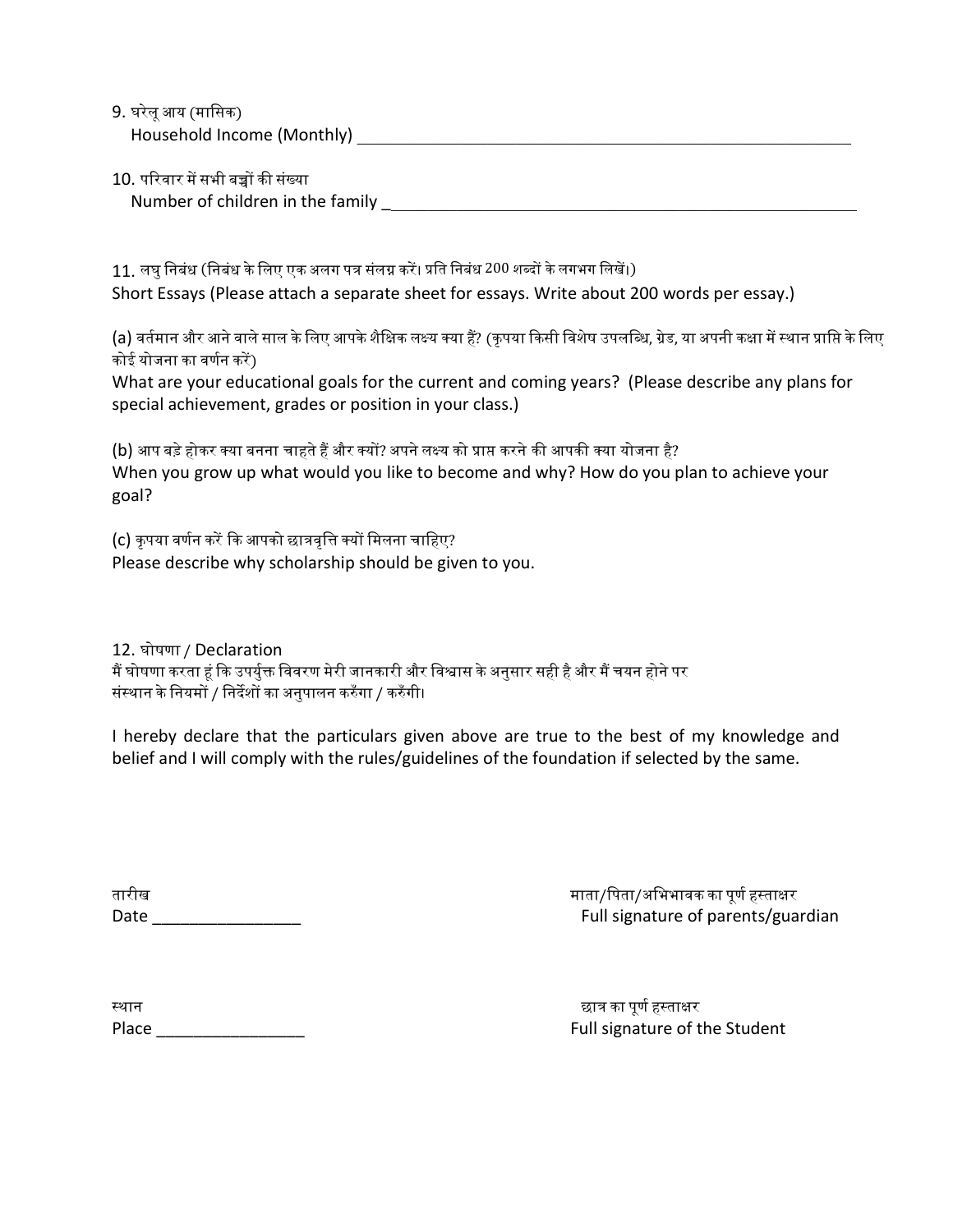## विद्यालय के प्रधानाचार्य से सत्यापन VERIFICATION BY THE PRINCIPAL OF SCHOOL

(यह फार्म, जिस विद्यालय में छात्र में नामांकित है उसके प्रधानाचार्य द्वारा भरा और हस्ताक्षरित होना चाहिए) (To be filled in and signed by the Principal of the school where the student is presently enrolled).

|                                                                                             |                | is a regular student of this school, studying in class                                                                   |
|---------------------------------------------------------------------------------------------|----------------|--------------------------------------------------------------------------------------------------------------------------|
|                                                                                             |                | Let the educational qualifications related to this school (1) and the reducational qualifications related to this school |
| mentioned above are correct to the best of my knowledge.                                    |                |                                                                                                                          |
| सिफारिश (कृपया जरूरत पड़ने पर अलग पत्र संलग्न करें)                                         |                |                                                                                                                          |
| Recommendation (Please attach separate sheet if needed)                                     |                |                                                                                                                          |
|                                                                                             |                |                                                                                                                          |
|                                                                                             |                |                                                                                                                          |
|                                                                                             |                |                                                                                                                          |
|                                                                                             |                |                                                                                                                          |
| प्रधानाचार्य की मुहर के साथ नाम और हस्ताक्षर<br>(Signature and Name with Seal of Principal) |                |                                                                                                                          |
|                                                                                             |                |                                                                                                                          |
| तारीख                                                                                       |                |                                                                                                                          |
| Date ________________________                                                               | नाम            |                                                                                                                          |
|                                                                                             |                |                                                                                                                          |
| स्थान                                                                                       | स्कूल का नाम   |                                                                                                                          |
|                                                                                             |                |                                                                                                                          |
|                                                                                             | स्कूल का पता   |                                                                                                                          |
|                                                                                             |                |                                                                                                                          |
|                                                                                             |                |                                                                                                                          |
|                                                                                             | टेलीफोन/मोबाइल |                                                                                                                          |
|                                                                                             |                |                                                                                                                          |
|                                                                                             | ईमेल/Email     |                                                                                                                          |